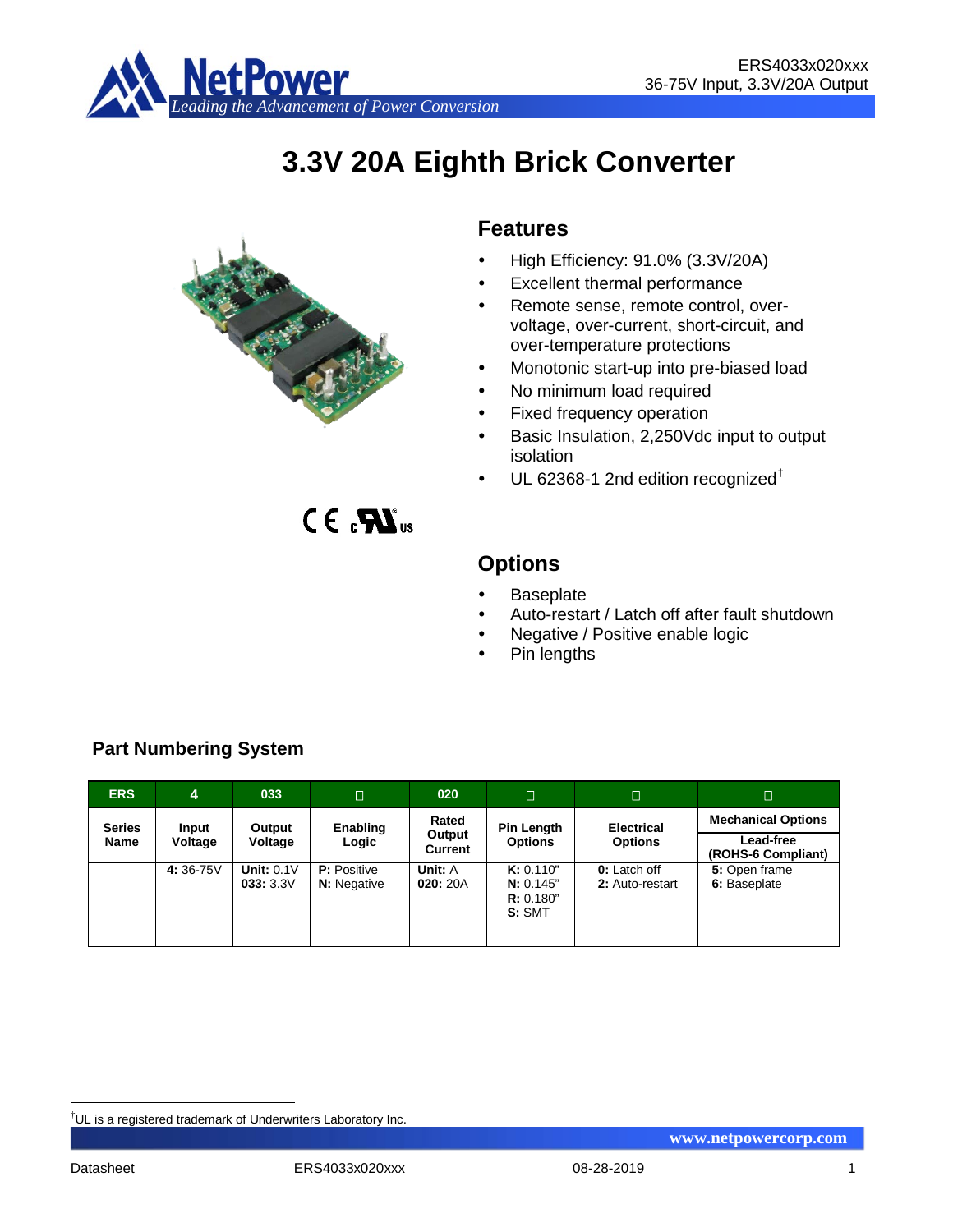

## **Absolute Maximum Rating**

Excessive stresses over these absolute maximum ratings can cause permanent damage to the converter. Operation should be limited to the conditions outlined under the Electrical Specification Section.

| <b>Parameter</b>                                                             | Min    | <b>Max</b> | Unit |
|------------------------------------------------------------------------------|--------|------------|------|
| Input Voltage (continuous)                                                   | $-0.5$ | 80         | Vdc  |
| Input Voltage (< 100ms, operating)                                           |        | 100        | Vdc  |
| <b>Operating Ambient Temperature</b><br>(See Thermal Considerations section) | -40    | $85*$      | °С   |
| Storage Temperature                                                          | -55    | 125        | °С   |

*\*Derating curves provided in this datasheet end at 85ºC ambient temperature. Operation above 85ºC ambient temperature is allowed provided the temperatures of the key components or the baseplate do not exceed the limit stated in the Thermal Considerations section.*

## **Electrical Specifications**

These specifications are valid over the converter's full range of input voltage, resistive load, and temperature unless noted otherwise.

#### **Input Specifications**

| <b>Parameter</b>                                                                         | <b>Min</b>               | <b>Typical</b> | <b>Max</b> | Unit |
|------------------------------------------------------------------------------------------|--------------------------|----------------|------------|------|
| Input Voltage                                                                            | 36                       | 48             | 75         | Vdc  |
| Input Current                                                                            | $\overline{\phantom{a}}$ |                | 2.5        | A    |
| Quiescent Input Current (typical Vin)                                                    |                          | 50             | 70         | mA   |
| <b>Standby Input Current</b>                                                             |                          | 4              | 6          | mA   |
| Input Reflected-ripple Current, peak-to-peak<br>(5 Hz to 20 MHz, 12 µH source impedance) |                          |                |            | mA   |
| Input Turn-on Voltage Threshold                                                          | 34                       | 35             | 36         |      |
| Input Turn-off Voltage Threshold                                                         | 29                       | 32             | 34         |      |
| Input Voltage ON/OFF Control Hysteresis                                                  |                          | ົ              | 4          |      |

#### **Output Specifications**

| <b>Parameter</b>                                                                                                                                                                                  | Min         | <b>Typical</b>      | <b>Max</b> | Unit           |
|---------------------------------------------------------------------------------------------------------------------------------------------------------------------------------------------------|-------------|---------------------|------------|----------------|
| Output Voltage Set Point<br>(typical Vin; full load; $Ta = 25^{\circ}C$ )                                                                                                                         | 3.25        | 3.3                 | 3.35       | V              |
| Output Voltage Set Point Accuracy<br>(typical Vin; full load; $Ta = 25^{\circ}C$ )                                                                                                                | -1.5        |                     | $+1.5$     | %Vo            |
| Output Voltage Set Point Accuracy (over all conditions)                                                                                                                                           | -3          |                     | $+3$       | %Vo            |
| <b>Output Regulation:</b><br>Line Regulation (full range input voltage, 1/2 full load)<br>Load Regulation(full range load, typical Vin)<br>Temperature (Ta = -40 $^{\circ}$ C to 85 $^{\circ}$ C) |             | 0.05<br>0.05<br>0.1 | 0.2<br>0.2 | %Vo            |
| Output Ripple and Noise Voltage<br><b>RMS</b><br>Peak-to-peak (5 Hz to 20 MHz bandwidth, typical Vin)                                                                                             |             |                     | 20<br>60   | mVrms<br>mVp-p |
| <b>Output Current</b>                                                                                                                                                                             | $\mathbf 0$ |                     | 20         | A              |
| <b>Output Power</b>                                                                                                                                                                               | $\mathbf 0$ |                     | 66         | W              |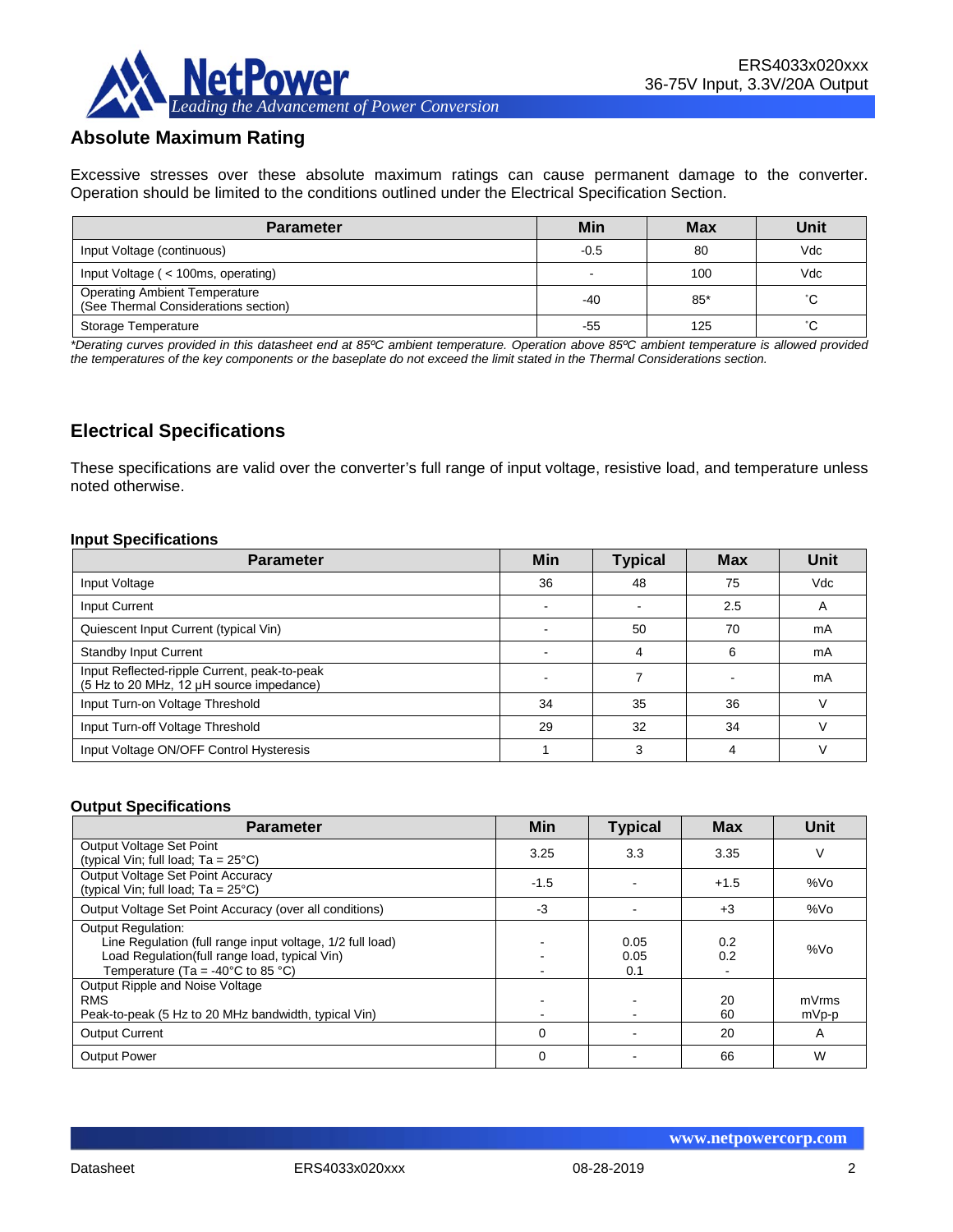

#### **Output Specifications (Continued)**

| <b>Parameter</b>                                                                                                                                                                                              | Min                      | <b>Typical</b> | <b>Max</b> | Unit      |
|---------------------------------------------------------------------------------------------------------------------------------------------------------------------------------------------------------------|--------------------------|----------------|------------|-----------|
| Efficiency<br>(typical Vin; full load; $Ta = 25^{\circ}C$ )                                                                                                                                                   |                          | 91.0           |            | $\%$      |
| <b>Output Ripple Frequency</b>                                                                                                                                                                                | 280                      | 300            | 320        | kHz       |
| <b>External Load Capacitance</b>                                                                                                                                                                              | $\overline{\phantom{a}}$ |                | 15,000     | μF        |
| Startup Delay, duration from enabling signal to Vo reaches 10% of its set<br>point.<br>(typical Vin; full load; $Ta = 25^{\circ}C$ )                                                                          |                          | 2              |            | ms        |
| Startup Time, duration for Vo to rise from 10% of its set point to within its<br>regulation band.<br>(typical Vin; full load; $Ta = 25^{\circ}C$ )                                                            |                          | 3              |            | ms        |
| Output Over Current Protection Set Point (full load)                                                                                                                                                          | 20                       | 23             | 26         | A         |
| Output Over Voltage Protection Set Point (typical Vo)                                                                                                                                                         | 3.72                     | 4.13           | 4.54       | V         |
| Output Trim Range in % of typical Vo                                                                                                                                                                          | 80                       |                | 110        | $\%$      |
| <b>Dynamic Response</b><br>(typical Vin; $Ta = 25^{\circ}C$ ; load transient 0.1A/ $\mu s$ )<br>Load steps from 50% to 75% of full load:<br>Peak deviation<br>Settling time (within 10% band of Vo deviation) |                          | 6<br>250       |            | %Vo<br>μs |
| Load step from 50% to 25% of full load<br>Peak deviation<br>Settling time (within 10% band of Vo deviation)                                                                                                   |                          | 6<br>250       |            | %Vo<br>μs |

#### **General Specifications**

| <b>Parameter</b>                                                                                                | Min  | <b>Typical</b> | <b>Max</b> | <b>Unit</b>  |
|-----------------------------------------------------------------------------------------------------------------|------|----------------|------------|--------------|
| Remote Enable                                                                                                   |      |                |            |              |
| Logic Low:                                                                                                      |      |                |            |              |
| $ION/OFF = 1.0mA$                                                                                               | 0    |                | 1.2        |              |
| $VON/OFF = 0.0V$                                                                                                |      |                | 1.0        | mA           |
| Logic High:                                                                                                     |      |                |            |              |
| $ION/OFF = 0.0µA$                                                                                               | 3.5  |                | 15         |              |
| Leakage Current                                                                                                 | $\,$ |                | 50         | μA           |
| <b>Isolation Capacitance</b>                                                                                    |      | 1,200          |            | pF           |
| <b>Insulation Resistance</b>                                                                                    | 10   |                |            | MΩ           |
| Calculated MTBF (Telecordia SR-332, 2011, Issue 3), full load, 40°C,<br>60% upper confidence level, typical Vin |      | 10.7           |            | $10^6$ -hour |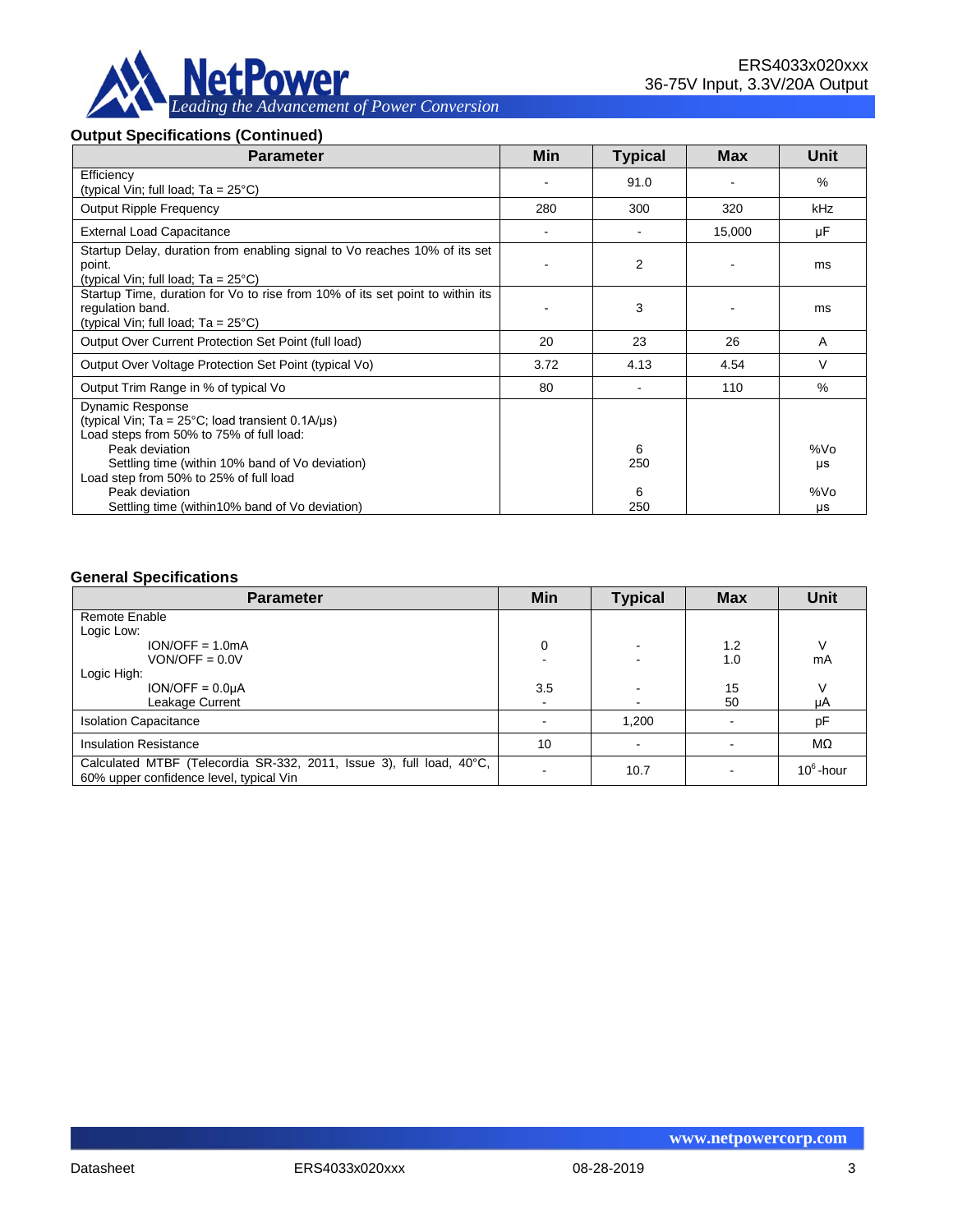

# **Characteristic Curves**



**(100m Output Current (2A/div)**

**Time – t (100μs/div) Figure 5.** Transient Load Response (typical Vin, load current steps from 50% to 25% at a slew rate  $0.1A/\mu s$ 



**Figure 2.** Power Loss vs. Load Current (25°C)



**Time – t (1ms/div) Figure 4.** Start-Up from Enable Control (typical Vin, zero load)



**Time – t (100μs/div) Figure 6.** Transient Load Response (typical Vin, load current steps from 50% to 75% at a slew rate  $0.1A/\mu s$ 

**www.netpowercorp.com**

**Output Current (2A/div)**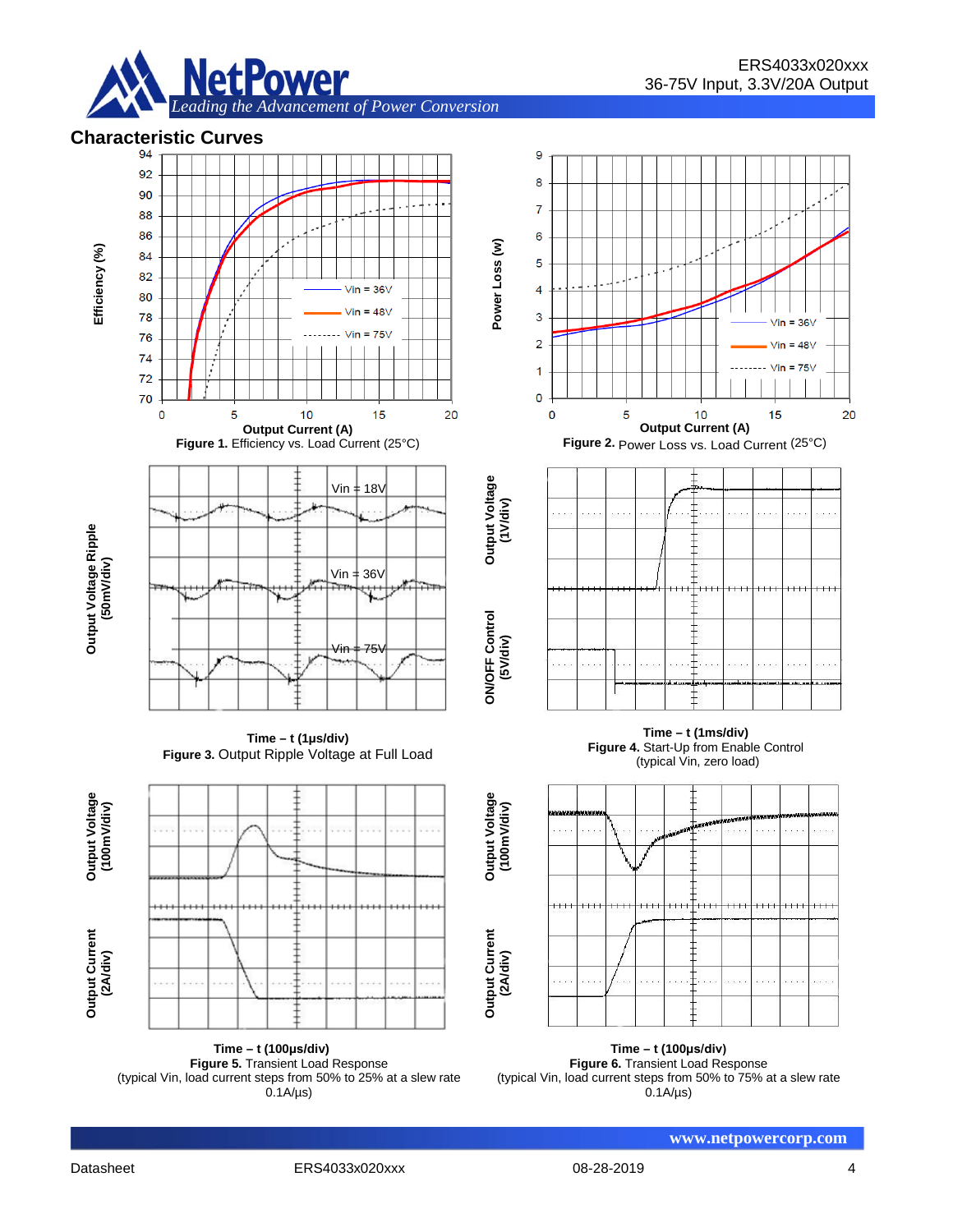





**Figure 8.** Thermal Image for Airflow Direction 3 (20A output, 55°C ambient, 200 LFM, typical Vin, open frame, unit soldered onto a fixture board)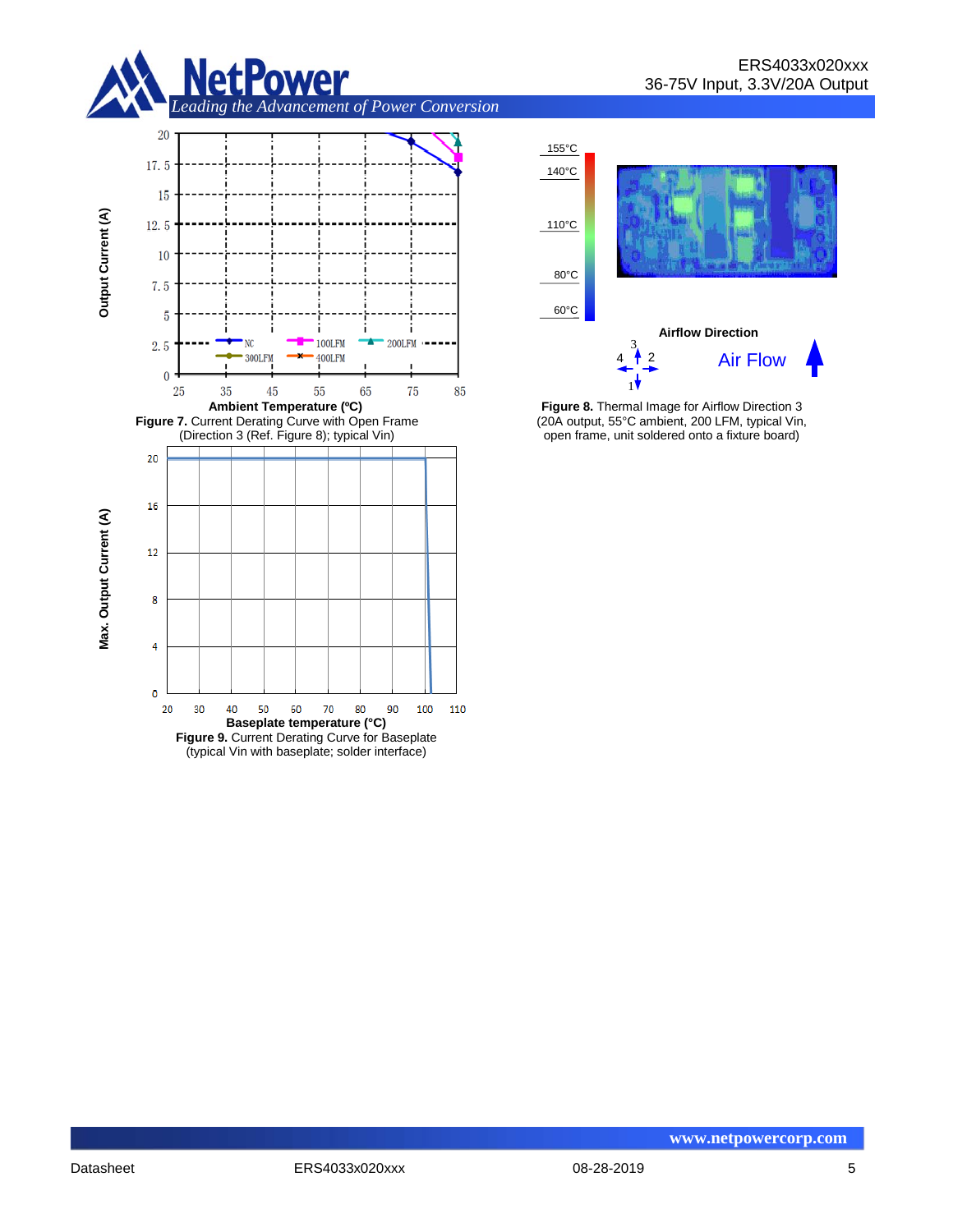

## **Feature Descriptions**

#### **Remote ON/OFF**

The converter can be turned on and off by changing the voltage between the ON/OFF pin and Vin(-). The ERS4 Series of converters are available with factory selectable positive logic and negative logic.

For the negative control logic, the converter is ON when the ON/OFF pin is at a logic low level and OFF when the ON/OFF pin is at a logic high level. For the positive control logic, the converter is ON when the ON/OFF pin is at a logic high level and OFF when the ON/OFF pin is at a logic low level.

With the internal pull-up circuitry, a simple external switch between the ON/OFF pin and Vin(-) can control the converter. A few example circuits for controlling the ON/OFF pin are shown in Figures 10, 11 and 12.

The logic low level is from 0V to 1.2V and the maximum sink current during logic low is 1mA. The external switch must be capable of maintaining a logic-low level while sinking up to this current. The logic high level is from 1.6V to 15V. The converter has an internal pull-up circuit that ensures the ON/OFF pin at a high logic level when the leakage current at ON/OFF pin is no greater than 50μA.



**Figure 10.** Opto Coupler Enable Circuit



**Figure 11.** Open Collector Enable Circuit



**Figure 12.** Direct Logic Drive

#### **Remote SENSE**

The remote SENSE pins are used to sense the voltage at the load point to accurately regulate the load voltage and eliminate the impact of the voltage drop in the power distribution path.

SENSE (+) and SENSE (-) pins should be connected between the points where voltage regulation is desired. The voltage between the SENSE pins and the output pins must not exceed the smaller of 0.5V or 10% of typical output voltage.

[Vout (+) - Vout (-)] - [SENSE (+) - SENSE (-)] <MIN {0.5V, 10%Vo}

When remote sense is not used, the SENSE pins should be connected to their corresponding output pins. If the SENSE pins are left floating, the converter will deliver an output voltage slightly higher than its specified typical output voltage.

#### **Output Voltage Adjustment (Trim)**

The trim pin allows the user to adjust the output voltage set point. To increase the output voltage, an external resistor is connected between the TRIM pin and SENSE(+). To decrease the output voltage, an external resistor is connected between the TRIM pin and SENSE(-). The output voltage trim range is 80% to 110% of the specified typical output voltage.

The circuit configuration for trim down operation is shown in Figure 13. To decrease the output voltage, the value of the external resistor should be

$$
Rdown = (\frac{511}{\Delta} - 10.22)(k\Omega)
$$

**Where**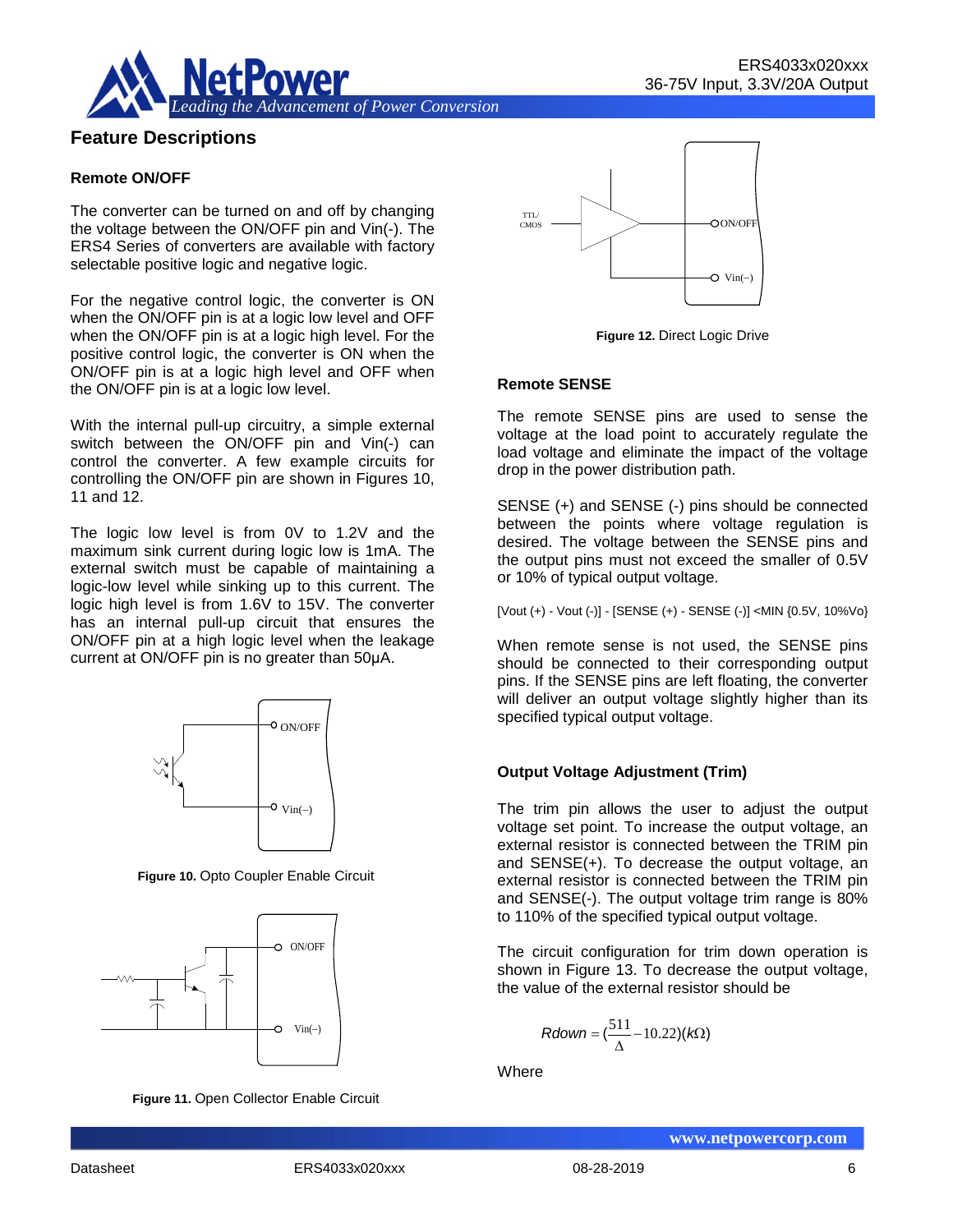

$$
\Delta = \left(\frac{|Vnom - Vadj|}{Vnom}\right) \times 100
$$

And

V*nom* = Typical Output Voltage V*adj* = Adjusted Output Voltage

The circuit configuration for trim up operation is shown in Figure 14. To increase the output voltage, the value of the resistor should be

$$
Rup = \left(\frac{5.11\text{Vol}(100 + \Delta)}{1.225\Delta} - \frac{511}{\Delta} - 10.22\right)(k\Omega)
$$

**Where** 

V*o* = Typical Output Voltage

As the output voltage at the converter output terminals are higher than the specified typical level when using the trim up and/or remote sense functions, it is important to make sure that the voltage at the output terminals does not exceed the maximum power rating of the converter as given in the Specifications table.



**Figure 13.** Circuit to Decrease Output Voltage



**Figure 14.** Circuit to Increase Output Voltage

#### **Input Under-Voltage Lockout**

This feature prevents the converter from starting until the input voltage reaches the turn-on voltage threshold, and keeps the converter running until the input voltage falls below the turn-off voltage threshold. Both turn-on and turn-off voltage thresholds are defined in the Input Specifications table. The hysteresis prevents oscillations.

#### **Output Over-Current Protection (OCP)**

This converter can be ordered in either latch-off or auto-restart version upon OCP, OVP, and OTP.

With the latch-off version, the converter will latch off when the load current exceeds the limit. The converter can be restarted by toggling the ON/OFF switch or recycling the input voltage.

With the auto-restart version, the converter will operate in a hiccup mode (repeatedly try to restart) until the cause of the over-current condition is cleared.

#### **Output Over-Voltage Protection (OVP)**

With the latch-off version, the converter will latch off when the output voltage exceeds the limit. The converter can be restarted by toggling the ON/OFF switch or recycling the input voltage.

With the auto-restart version, the converter will operate in a hiccup mode (repeatedly try to restart) until the cause of the over-voltage condition is cleared.

#### **Over Temperature Protection (OTP)**

With the latch-off version, the converter will shut down and latch off if an over-temperature condition is detected. The converter has a temperature sensor located at a carefully selected position, which represents the thermal condition of key components of the converter. The thermal shutdown circuit is designed to turn the converter off when the temperature at the sensor reaches 120°C. The module can be restarted by toggling the ON/OFF switch or recycling the input voltage.

With the auto-restart version, the converter will resume operation after the converter cools down.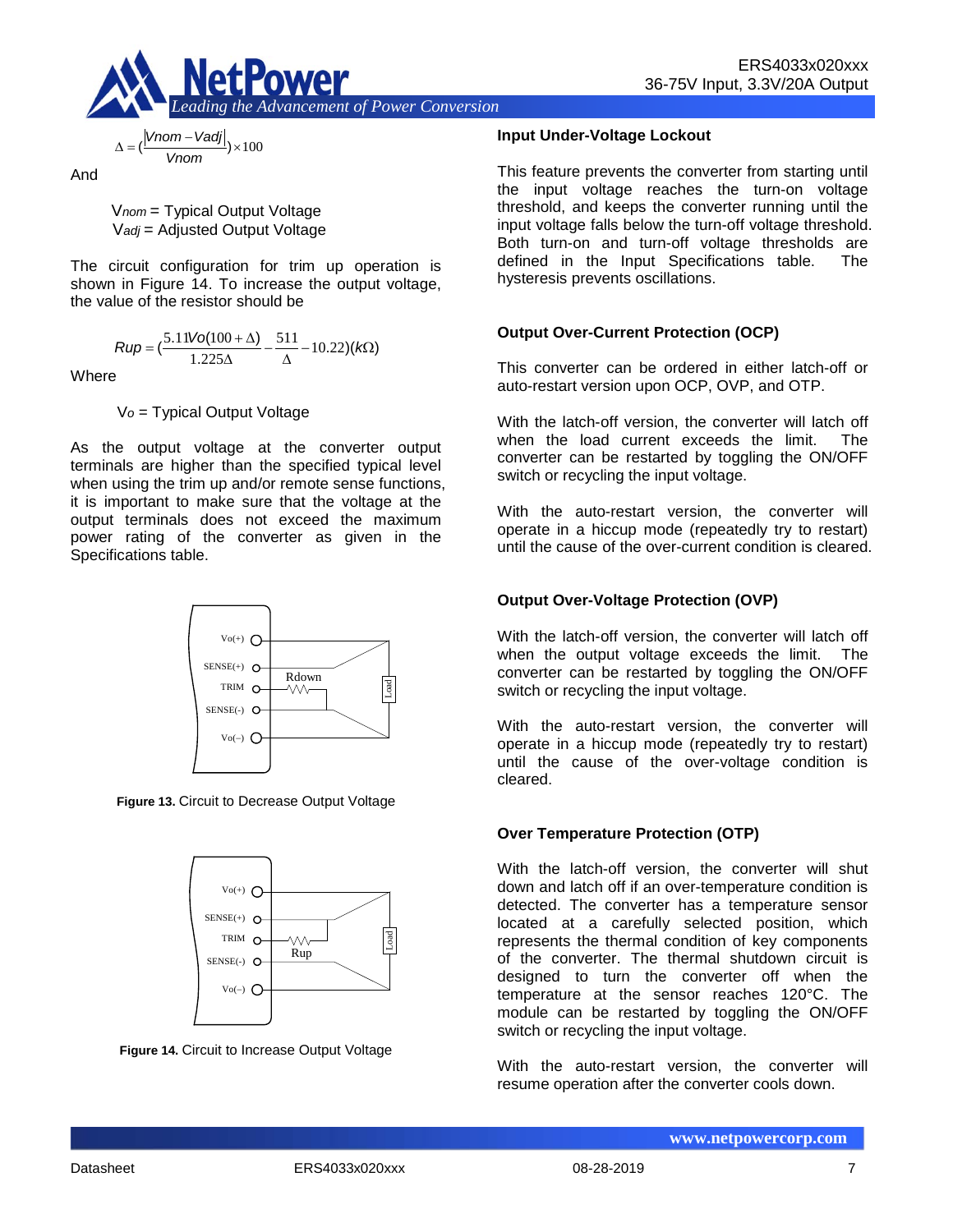

### **Design Considerations**

As with any DC/DC converter, the stability of the ERS4 converters may be compromised if the source impedance is too high or inductive. It's desirable to keep the input source ac-impedance as low as possible. Although the converters are designed to be stable without adding external input capacitors for typical source impedance, it is recommended to add 100 µF low ESR electrolytic capacitors at the input of the converter for each 100W output power, which reduces the potential negative impact of the source impedance on the converter stability. These electrolytic capacitors should have sufficient RMS current rating over the operating temperature range.

The converter is designed to be stable without additional output capacitors. To further reduce the output voltage ripple or improve the transient response, additional output capacitors are often used in applications. When additional output capacitors are used, a combination of ceramic capacitors and tantalum/polymer capacitors shall be used to provide good filtering while assuring the stability of the converter.

## **Safety Considerations**

The ERS4 Series of converters is designed in accordance with EN 62368 Safety of Information Technology Equipment Including Electrical Equipment. The converters are recognized by UL in both USA and Canada to meet the requirements in UL 62368, Safety of Information Technology Equipment and applicable Canadian Safety Requirement, and ULc 62368. Flammability ratings of the PWB and plastic components in the converter meet 94V-0.

To protect the converter and the system, an input line fuse is highly recommended on the un-grounded input end.

## **Thermal Considerations**

The ERS4 Series of converters can operate in various thermal environments. Due to the high efficiency and optimal heat distribution, these converters exhibit excellent thermal performance.

The maximum allowable output power of any power

converter is usually determined by the electrical design and the maximum operating temperature of its components. The ERS4 Series of converters have been tested comprehensively under various conditions to generate the derating curves with the

consideration for long term reliability.

The thermal derating curves are highly influenced by the test conditions. One of the critical variables is the interface method between the converter and the test fixture board. There is no standard method in the industry for the derating tests. Some suppliers use sockets to plug in the converter, while others solder the converter into the fixture board. It should be noted that these two methods produce significantly different results for a given converter. When the converter is soldered into the fixture board, the thermal performance of the converter is significantly improved compared to using sockets due to the reduction of the contact loss and the thermal impedance from the pins to the fixture board. Other factors affecting the results include the board spacing, construction (especially copper weight, holes and openings) of the fixture board and the spacing board, temperature measurement method and ambient temperature measurement point. The thermal derating curves in this datasheet are obtained using a PWB fixture board and a PWB spacing board with no opening, a board-to-board spacing of 1", and the converter is soldered to the test board with thermal relieves.

Note that the natural convection condition was measured at 0.05 m/s to 0.15 m/s (10ft./min. to 30 ft./min.

#### **Heat Transfer without a Baseplate**

With single-board DC/DC converter designs, convection heat transfer is the primary cooling means for converters without a baseplate. Therefore, airflow speed should be checked carefully for the intended operating environment. Increasing the airflow over the converter enhances the heat transfer via convection.

Figure 15 shows a recommended temperature monitoring point for open frame modules. For reliable operation, the temperature at this location should not continuously exceed 120 °C.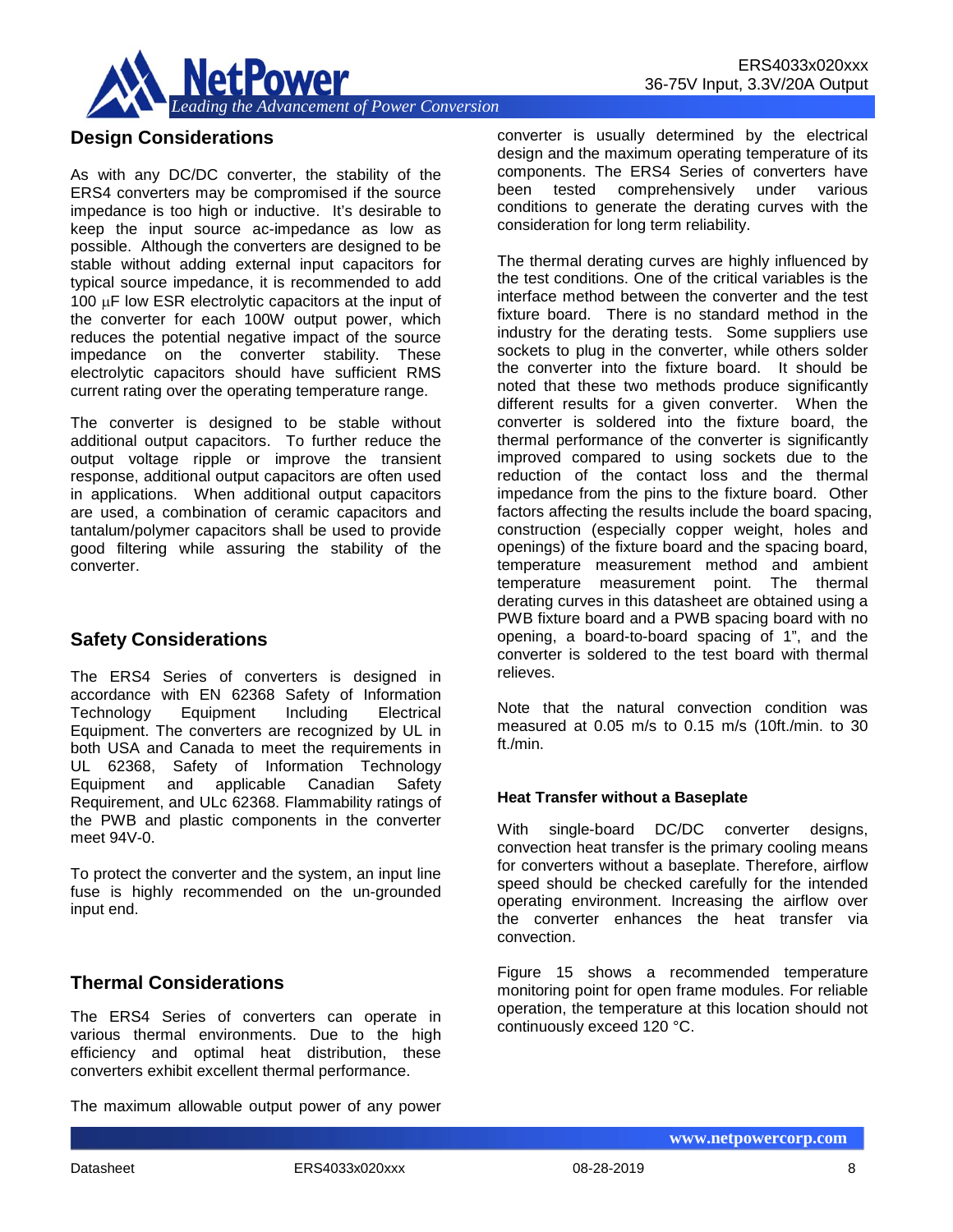



**Figure 15.** Temperature Monitoring Locations

#### **Heat Transfer with a Baseplate**

The ERS4 Series of converters has the option of using a baseplate for enhanced thermal performance.

The typical height of the converter with the baseplate option is 0.50''. The use of an additional heatsink or cold-plate can further improve the thermal performance of the converter. With the baseplate option, an additional heatsink can be attached to the converter using M3 screws.

For reliable operation, the baseplate temperature should not continuously exceed 100 °C

### **EMC Considerations**

The EMC performance of the converter is related to the layout and filtering design of the customer board. Careful layout and adequate filtering around the converter are important to confine noise generated by the switching actions in the converter and to optimize system EMC performance.